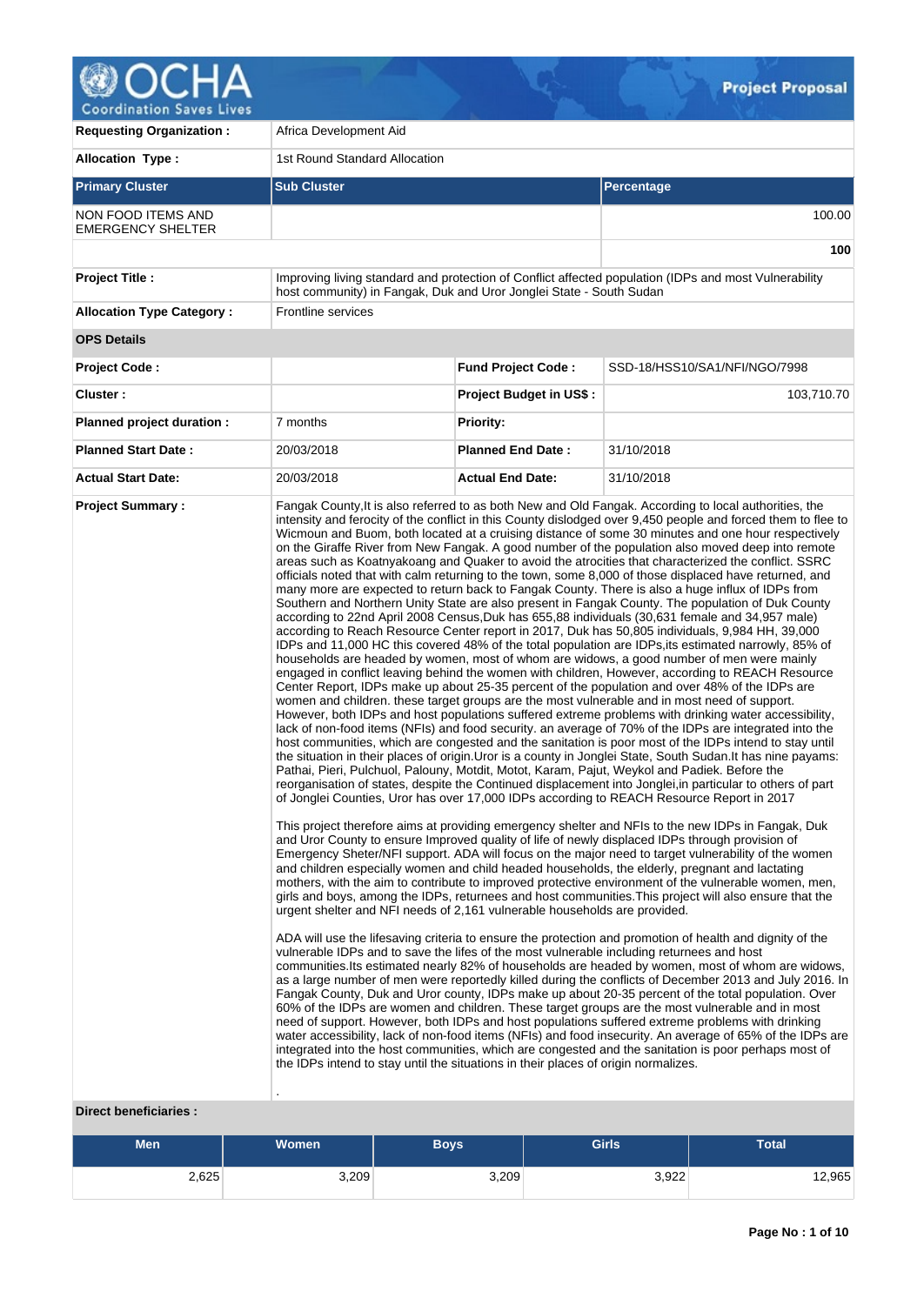## **Other Beneficiaries :**

| Beneficiary name             | <b>Men</b> | <b>Women</b> | <b>Boys</b> | <b>Girls</b> | <b>Total</b> |
|------------------------------|------------|--------------|-------------|--------------|--------------|
| Children under 5             | 0          |              | 1,234       | 1,345        | 2,579        |
| Pregnant and Lactating Women | 0          | 802          |             |              | 802          |
| Other                        | 787        | 161          | 194         | 1,484        | 2,626        |
| Internally Displaced People  | 1,838      | 2,246        | 1.781       | 1,093        | 6,958        |

**Indirect Beneficiaries :**

The indirect beneficiaries of this project are the host community and returnees who are living in the area where the IDPs are being served. **Catchment Population:**

# **Link with allocation strategy :**

Over 50%, 48% and 60% of the IDPs population in Fangak, Duk and Uror County respectively are women and children perhaps the most target population for this project.The target beneficiary population consists of women, who are the most household heads, children who are most vulnerable to disease, lactating and pregnant women and elderly. This target group also happens to be the most vulnerable to diseases such as malaria and untimely death. If the pregnant women are not supported with mosquito nets, they are susceptible to malaria given their low immunity which may result to death and premature births, putting the lives of both the mother and unborn child at risk. Children who do not have do not sleep under mosquito nets are most vulnerable to malaria. Lack of clean and proper kitchen set affects food quality and consumption which will impact food utilization in the body.

The lack of buckets and jerrycans for fetching water affects the hygiene and sanitation of these IDPs, which makes them prone to cholera and diarrhea. This project therefore, seeks to ensure the health, safety and dignity of 70,530 vulnerable IDPs by providing emergency shelter and non-food items in Fangak, Duk and Uror, especially those locations with humanitarian access challenges.ADA will work tirelessly through the intervention strategy to ensure that the shelter and NFI needs of the most vulnerable populations in Fangak, Duk and Uror County are addressed .

This project will also ensure integrated service through gender mainstreaming and protection. The project will promote an impact to other humanitarian sectors including WASH and food security, and ADA will work closely with those other sectors to ensure that the most urgent needs of the most vulnerable are met.

There is also a wide gap for Shelter and NFI in Fangak, Duk and Uror given the large IDPs population, of which the local communities are not always adequately equipped to absorb their Shelter/NFIs needs. Perhaps its important that the Shelter/NFIs need is responded to most of the locations of Fangak, Duk and Uror are remotely located and as a result of humanitarian access constraints by most NGOs,the remaining IDPs population continue to face dire humanitarian conditions. This points an urgent need for ADA's operation, to answer the urgent needs of the IDPs, linked to the Allocation Strategy.

ADA plans to have the items transported to Fangak, Duk Uror by the log cluster. From their, local people will be hired to transport the items to the stores and later for distribution. The project will therefore be implemented immediately, if funding is available and not delayed.ADA hopes to work with households with attention paid to family size, which is cost effective as linked to the allocation strategy.

## **Sub-Grants to Implementing Partners :**

| <b>Partner Name</b>    | <b>Partner Type</b> | <b>Budget in US\$</b> |
|------------------------|---------------------|-----------------------|
| Africa Development Aid | National NGO        | 103,719.00            |
|                        |                     | 103,719.00            |

#### **Other funding secured for the same project (to date) :**

| <b>Other Funding Source</b> | <b>Other Funding Amount</b> |
|-----------------------------|-----------------------------|
|                             |                             |

#### **Organization focal point :**

| <b>Name</b>                      | <b>Title</b>                                 | <b>Email</b>       | <b>Phone</b> |  |  |  |  |  |  |  |
|----------------------------------|----------------------------------------------|--------------------|--------------|--|--|--|--|--|--|--|
| John Riek                        | Executive Director                           | yior.ada@gmail.com | 0954152549   |  |  |  |  |  |  |  |
| <b>Betim Madol</b>               | betimadology@gmail.com<br>S/NFIs Coordinator |                    |              |  |  |  |  |  |  |  |
| <b>BACKGROUND</b>                |                                              |                    |              |  |  |  |  |  |  |  |
| 1. Humanitarian context analysis |                                              |                    |              |  |  |  |  |  |  |  |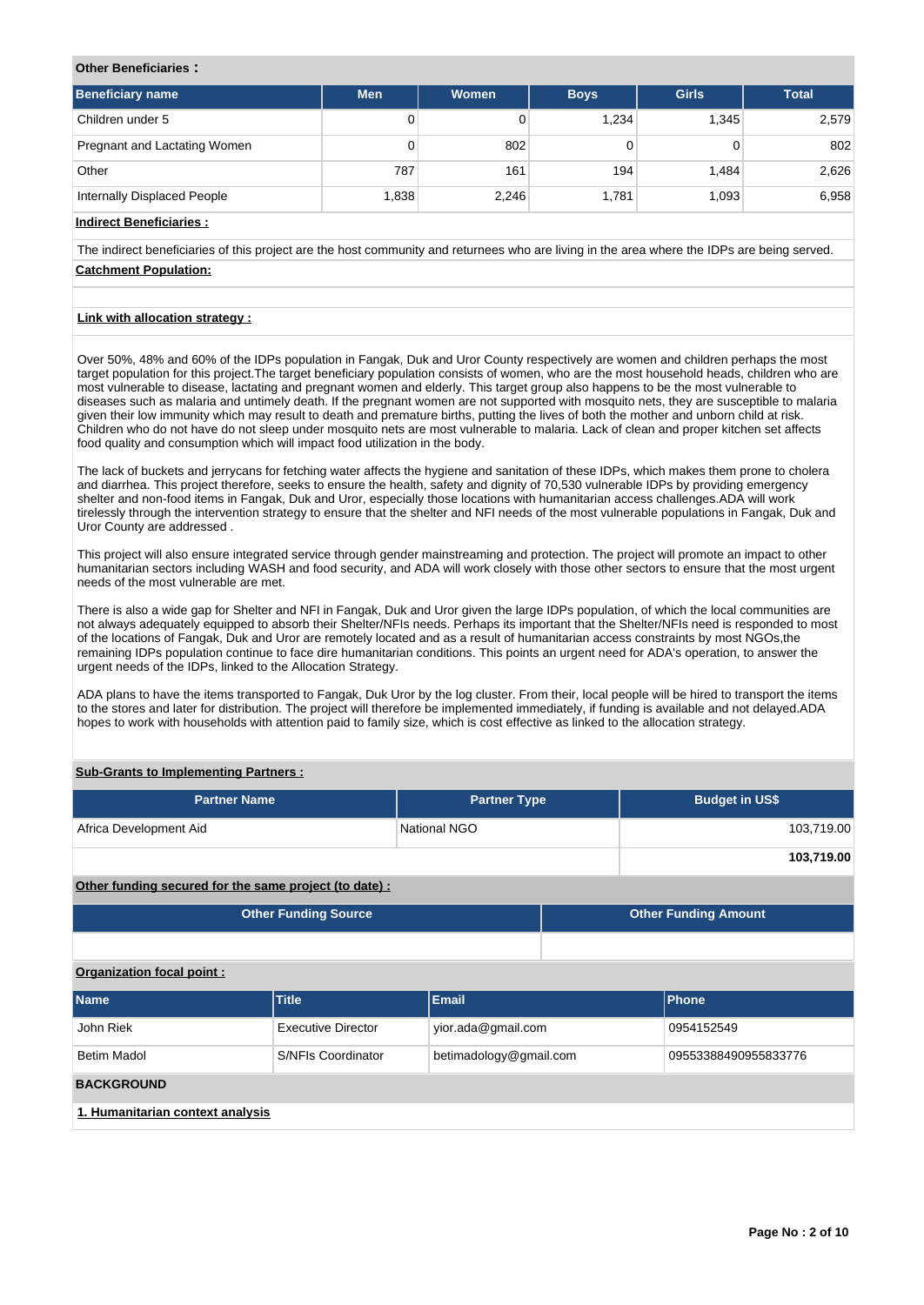New Fangak, Duk and Uror Counties continues to have IDPs influx, which has continued to shoot the population of new IDPs up. Due to humanitarian access constraints of many locations in above mentioned counties , the remaining IDPs continue to have a dire need for humanitarian conditions. Furthermore, many locations are very remotely located and difficult to reach since no vehicles travel there.

The percentage of IDPs being up to 40% percent of the total population in both sites is an indicator for need to provide support to these IDPs. The host communities tried to support the IDPs with Shelter/NFIs, however they are not equipped enough to support the entire IDPs population. About 85% of settlements where IDPs are present reported that at least some of the IDPs population in the village were living outside.

These findings suggest that IDPs shelter needs outside of formal displacement sites remain high. There are no PoCs in new Fangak, Duk and Uror Counties. As a result of the displacements, the IDPs were not in position to travel with a number of their NFIs such as sleeping mates, kitchen sets, mosquito nets and blankets, some only traveled with a few clothes that they could carry along, which points a need for NFI support.

There are no nearby well stocked markets in most locations in new Fangak, Duk and Uror Counties, except in Old Fangak town. There are no significant means to support livelihoods nor consistent sources of income to support Shelter/NFI needs in most villages. Even if money is available, the non-existence of markets in most locations of those locations challenged in accessibility of Shelter/NFI support.

The major means of transport is by River and air for new Fangak County meanwhile for Duk and Uror County can only be access by air. UNHAS flights travel to Fangak, whereas New and Old Fangak in Fangak have airstrips for helicopters. From there, most villages will then be accessed on foot, which might take two or more hours. Moreover, Duk and Uror Counties as well has UNHASS flights travel to Yuai and Duk, both have airstrips for helicopters.

## **2. Needs assessment**

New Fangak, Duk and Uror are often vulnerable to floods with most communities being displaced by floods. both county are also vulnerable to displacement from nearby County, tribal attacks and intensity of conflict between warring parties. Most displaced host community have been forced to share limited high places sharing local shelters with incoming IDPs.

Therefore, it is recommended that distribution plastic sheeting, blankets, mosquito net, and sleeping mats will be more helpful to the community. The IDPs were mainly due the displacement in and around Ayod, Nyirol and Canal, the insecurity in Unity State, and returnees from 2013 and 2016 crisis. Hygiene generally is poor in the area ranging from personal to household hygiene.

Lack of access to soap, clean utensils and water collection buckets and jerrycans has led community to use dirty containers for water collection. Children are more visible to present poor hygiene practices with some having flies in their eyes that could lead to trachoma.

There are neither household latrines nor institutional latrines in existence in the location. Open Defecation practice is the norm and people have to walk some distances to practice it. Children were practice more open defecation in standby surface water while others were playing in adjacent connected surface water.

In line with the cluster beneficiary target strategy,

ADA will identify more beneficiaries based on the comprehensive needs assessments, including the newly displaced populations, those that have suffered multiple displacements and in need of emergency shelter and NFI kits.ADA will also identify protracted IDPs in other collective centers rural areas and those integrated into the host communities.

Priority will be given to female headed households, people with disabilities, households with children under 5, pregnant and lactating women, elderly people and children with protection concerns including child headed households, disarmed children. With the provision of lifesaving emergency shelter and NFIs in both stable and hard to reach locations, ADA interventions will also use survival kits especially in areas where population is on the move and have access constraints.

## **3. Description Of Beneficiaries**

In respect to beneficiaries description, the beneficiaries population includes Internally Displaced Persons(IDPs) as the direct beneficiaries and host communities as the indirect beneficiaries; consisting of men, women, girls and boys. Nevertheless, the over 60% percent of the IDPs population in new Fangak, Duk and Uror Counties are consists of mainly women and children since most men were killed, other were engaging in SPLA/IG and SPLA/IO Military training camps, few stack at PoCs while seeking for protection. This came as a result of the armed conflicts in 2013 and July 2017. Therefore, for this project, more priority will be given to the women who are most house hold heads and the children who are most vulnerable.Women being the most household heads are in charge of most household needs including shelter and well being of their households, however, including them as key project beneficiaries guarantees the benefit of their households. Some child headed households will be identify in new Fangak, Duk and Uror Counties in the IDPs population, which shall them priority and eligible beneficiaries. Moreover, the priority will also be given to children under 5 years, pregnant and lactating mothers. This population has the lowest immunity and are in need of Shelter/NFI support including mosquito nets as a preventive measure against malaria with a 80 percent prevalence and Diarrhea with a 45 percent prevalence in the IDPs locations.

#### **4. Grant Request Justification**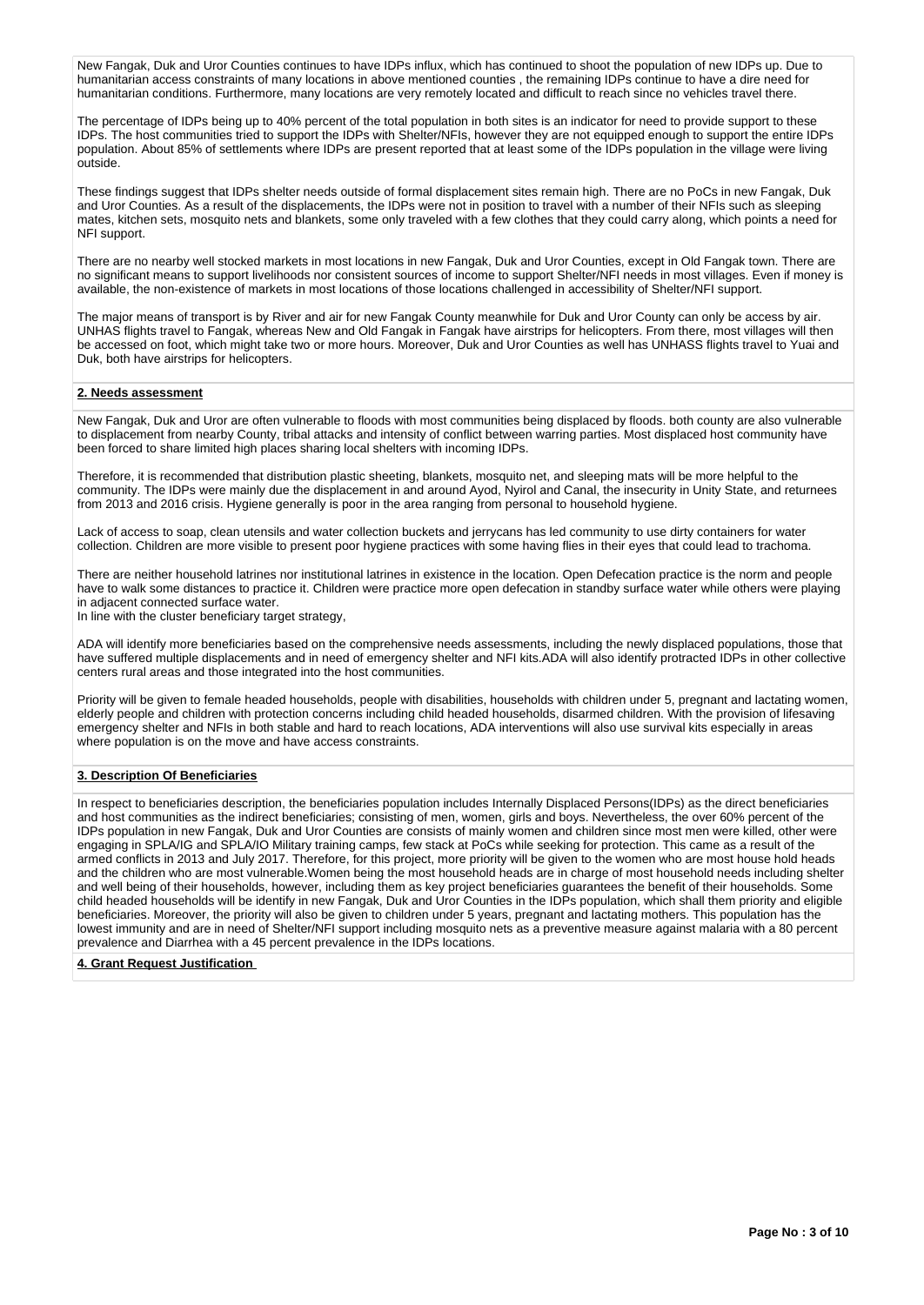The project aims to improve and save lives of newly displaced IDPs through provision of Emergency Sheter/NFI support in Fangak, Uror and Duk county of Jonglei State. As a result of the on-going conflict in then neighboring counties, there has been a continued influx of IDPs in Fangak, Duk and Uror. Over 50% of the IDPs population are women and children. This population is the most vulnerable and most in need of humanitarian support. One of ADA's principles being improving and saving the lives of the most vulnerable population including women, children, pregnant women and lactating mothers justifies that ADA is a suitable partner to implement the S/NFI project in Ayod. ADA is already operating and strategically located in Fangak (new fanks, Keew, Kuernyang, Mangok, Juaibor, Wechmuon,) in other projects including Food Security and Livelihoods and WASH. This justifies that ADA already has a good working relationship with the community and authorities of Fangak. ADA will therefore easily implement the project since it has a good understanding of both locations. ADA has a static presence in both locations and it has a mobile team that can respond to any emergency.During the implementation,Duk county will be the first to be (prioritize) due to the fact that, IDPs has experience multiple displacement, as a result of clashes between government forces and SPLA IO visit early Dec , 2017 resulting to multiple displacement of in Uror County, the second round will be Uror County and followed by New Fangak.

There are few NGOs implementing other projects such as FSL,WASH, Protection and education, and health in Fangak, Duk and Uror. this including World Relief, CRS, and Nile hope is operating in some locations in Fangak, Duk and Uror but not in position to cover all locations. However with the large population of new IDPs, there is still a a gap for S/NFI which requires support. ADA has been active in the humanitarian sector since 2012, and has successfully implemented and is still implementing projects in the humanitarian environments including Fangak, Ayod and Medeng. Throughout this time, ADA has gained good experience in the implementation of humanitarian projects, while employing the humanitarian principles of humanity, neutrality and proselytism among others, which it has diligently used for effective implementation of project. This makes ADA a suitable partner for the S/NFI project.

## **5. Complementarity**

The S/NFI project will compliment other projects that are actively implemented by other partners in the area, ADA's has office base in New Fangak and projects gives an added advantage since their is already established rapport with community members and local authorities in the area were the staff also have experience working in the area who understand the cultural dynamics of the target population.

ADA will as well establish office base in Duk and Uror equally, the project team will identify the most vulnerable cases to be supported with S/NFIs for a higher impact implementing life saving actions. Furthermore, the present intervention besides specific activities is to integrate NFI and emergency shelter with other sectors including nutrition, Health, WASH and livelihood has been designed in order to be complementary to the ongoing response on the ground, emphasizing synergies and resources.

Finally, projects in the area will allow having different background staff to ensure the best provision of activities to the population in need and at the same time to optimize the operational and logical cost linked to the action.

## **LOGICAL FRAMEWORK**

## **Overall project objective**

Improved quality of life of newly displaced IDPs through provision of Emergency S/NFIs support in new Fangak, Duk and Uror Counties of Jonglei State

| NON FOOD ITEMS AND EMERGENCY SHELTER                                                                     |                                                                                                       |                                 |  |  |  |  |  |  |
|----------------------------------------------------------------------------------------------------------|-------------------------------------------------------------------------------------------------------|---------------------------------|--|--|--|--|--|--|
| <b>Cluster objectives</b>                                                                                | <b>Strategic Response Plan (SRP) objectives</b>                                                       | <b>Percentage of activities</b> |  |  |  |  |  |  |
| Provide life-saving shelter and life-sustaining<br>NFIs to the most vulnerable newly displaced<br>people | SO1: Save lives by providing timely and<br>integrated multisector assistance to reduce<br>acute needs | 100                             |  |  |  |  |  |  |

**Contribution to Cluster/Sector Objectives :** In line with the cluster beneficiary target strategy, Africa Development Aid (ADA) will identify more beneficiaries based on the comprehensive needs assessments and Verification this including the newly displaced populations, those that have suffered multiple displacements and in need of emergency shelter and NFI kits. Africa Development Aid (ADA) will also identify protracted IDPs in other collective centers rural areas and those integrated into the host communities. Above all the priority will be given to female headed households, people with disabilities, households with children under 5, pregnant and lactating mothers, elderly people and children with protection concerns including child headed households, disarmed children. With the provision of lifesaving emergency shelter and NFIs in both stable and hard to reach locations, Africa Development Aid (ADA) will also use survival kits especially in areas where population is on the move and have access constraints.

#### **Outcome 1**

Improved shelter provided for targeted IDP population.

### **Output 1.1**

## **Description**

12965 beneficiaries including new and protracted IDPs, returnees and host communities are provided with emergency shelter and NFIs.

#### **Assumptions & Risks**

Funding is available and not delayed, The security situation remains normal, logistics are not affected by weather conditions

#### **Indicators**

|                                                                                                                                                                                                                                     |                                                |                                                                                                                                                                              |            |              |           | End cycle beneficiaries |               |  |  |  |
|-------------------------------------------------------------------------------------------------------------------------------------------------------------------------------------------------------------------------------------|------------------------------------------------|------------------------------------------------------------------------------------------------------------------------------------------------------------------------------|------------|--------------|-----------|-------------------------|---------------|--|--|--|
| Code                                                                                                                                                                                                                                | <b>Cluster</b>                                 | Indicator                                                                                                                                                                    | <b>Men</b> | <b>Women</b> |           | <b>Boys</b> Girls       | <b>Target</b> |  |  |  |
| Indicator 1.1.1                                                                                                                                                                                                                     | NON FOOD ITEMS AND<br><b>EMERGENCY SHELTER</b> | (Frontline Services) Newly displaced population<br>served with life-saving shelter assistance                                                                                | 2,625      | 3.209        | 3.20<br>9 | 3.92<br>2               | 12.965        |  |  |  |
|                                                                                                                                                                                                                                     |                                                | <b>Means of Verification:</b> distribution forms, post distribution monitoring, 5ws                                                                                          |            |              |           |                         |               |  |  |  |
| Indicator 1.1.2                                                                                                                                                                                                                     | NON FOOD ITEMS AND<br><b>EMERGENCY SHELTER</b> | (Frontline Services) % of displaced population<br>served with shelter and/or NFI reporting that<br>assistance is delivered in a safe, accessible and<br>participatory manner |            |              |           |                         | 80            |  |  |  |
| <b>Means of Verification</b> : needs assessment report, lists of FGD participants and key informants, questionnaires, photos, lists of<br>beneficiaries, distribution photos, weekly reports, 5Wsreports, Post distribution reports |                                                |                                                                                                                                                                              |            |              |           |                         |               |  |  |  |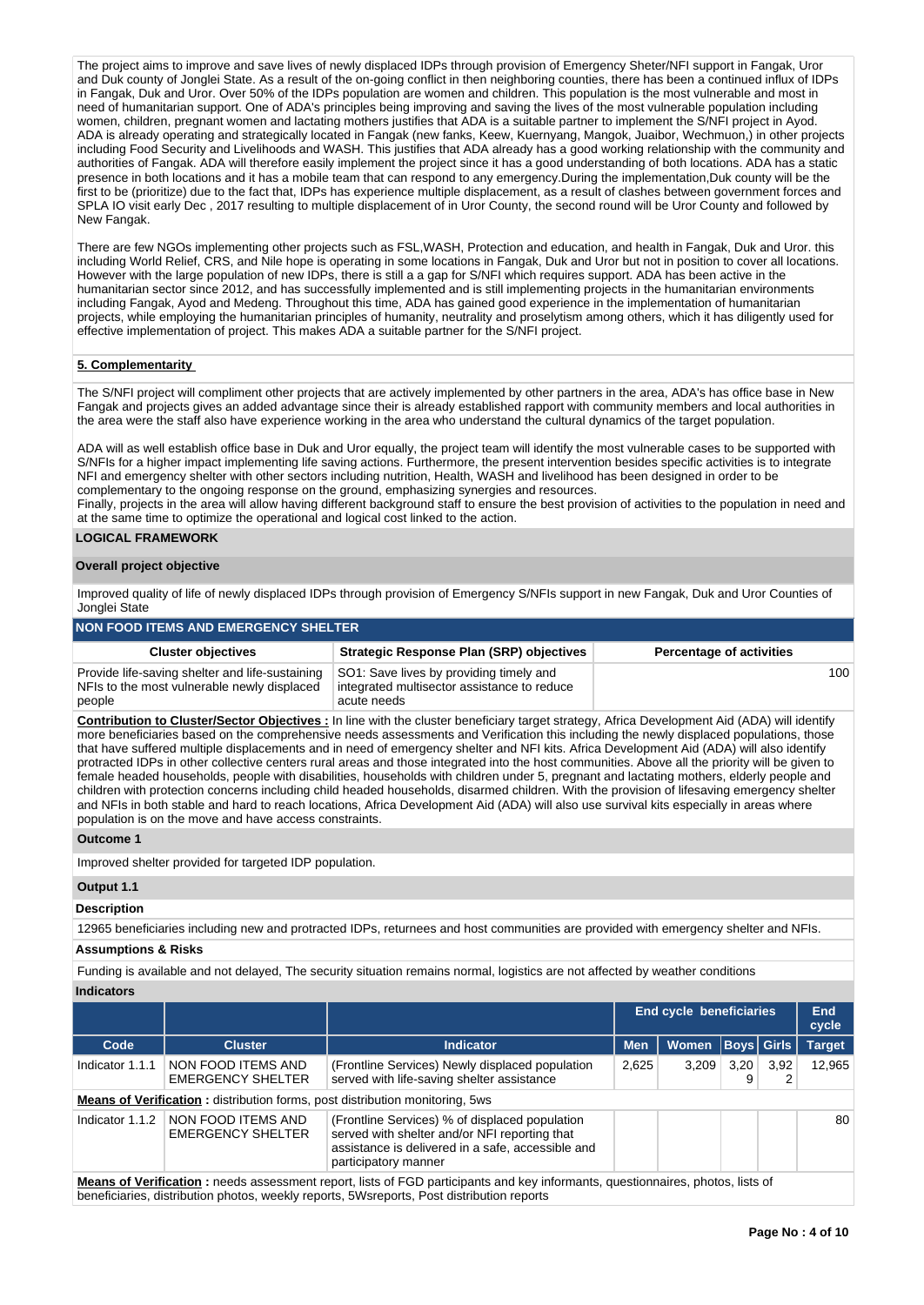| Indicator 1.1.3   | NON FOOD ITEMS AND<br><b>EMERGENCY SHELTER</b>                                               | (Frontline Services) Number of newly displaced<br>population served with life-saving life-sustaining<br>NFI assistance | 2,625 | 3,209 | 3,20<br>9 | 3,92<br>2 | 12,965 |  |
|-------------------|----------------------------------------------------------------------------------------------|------------------------------------------------------------------------------------------------------------------------|-------|-------|-----------|-----------|--------|--|
|                   | <b>Means of Verification:</b> Signed beneficiaries lists.                                    |                                                                                                                        |       |       |           |           |        |  |
| <b>Activities</b> |                                                                                              |                                                                                                                        |       |       |           |           |        |  |
|                   |                                                                                              |                                                                                                                        |       |       |           |           |        |  |
| Activity 1.1.1    |                                                                                              |                                                                                                                        |       |       |           |           |        |  |
|                   |                                                                                              | Assessment of the shelter needs of the IDPs and identifying Shelter gaps in the project locations                      |       |       |           |           |        |  |
| Activity 1.1.2    |                                                                                              |                                                                                                                        |       |       |           |           |        |  |
|                   |                                                                                              | verification and registration of the beneficiaries for the distribution of shelter in the project locations            |       |       |           |           |        |  |
| Activity 1.1.3    |                                                                                              |                                                                                                                        |       |       |           |           |        |  |
|                   | storage and transportation of supplies to project locations                                  |                                                                                                                        |       |       |           |           |        |  |
| Activity 1.1.4    |                                                                                              |                                                                                                                        |       |       |           |           |        |  |
|                   | distribution of Shelter supplies to the beneficiaries,                                       |                                                                                                                        |       |       |           |           |        |  |
| Activity 1.1.5    |                                                                                              |                                                                                                                        |       |       |           |           |        |  |
|                   | Post distribution assessments of the Shelter project implementation in all project locations |                                                                                                                        |       |       |           |           |        |  |
| Activity 1.1.6    |                                                                                              |                                                                                                                        |       |       |           |           |        |  |

#### Project Monitoring and reporting

**Additional Targets :** ADA hopes to target an additional of 150 new IDPs if the supplies are enough to address a surplus population including women, pregnant and lactating women,and child headed households

## **M & R**

## **Monitoring & Reporting plan**

ADA has a robust monitoring and evaluation framework setting out the critical thresholds for the project in both qualitative and quantitative measures using the projects' comprehensive results framework and the projects' implementation plan, including Post Distribution Monitoring (PDMs), Stock/distribution forms, assessments, 5Ws reporting, feedback from the beneficiaries are the monitoring tools being used to show project impact and will still be employed for this project.

This monitoring and evaluation framework will ensure that the results for the planned activities are achieved in a timely manner.The framework has a pre-designed result based monitoring tool that outlines the activities, intended results, progress of the activities and a plan for when the remaining activities will be achieved for ensure that all planned activities are achieved.

All implemented activities will therefore be entered into this tool to minimize errors and omissions. The activities are then analyzed against the work plans and actual activities implemented to ensure accountability and quality programming.

ADA also works closely with all stakeholders to consistently monitor project implementation and activities per stage which helps in correcting any diversion from the normal path in time.

Frequent field visits by the S/NFI manager,M&E officer and the S/NFI officers will be conducted to ensure follow up of activities and frequent timely reporting will be required with verification including distribution forms, beneficiary lists, photos and testimonials to justify project implementation and activities.

Frequent reporting and 5Ws will be required to the cluster on a monthly basis to ensure monitoring of activities. Discussions and feedback from the local authorities/payam administrators and other partners on ground will be used as monitoring tools.Data collection tools developed from the logical framework will clear indicators will be used by the project team to collect data on project implementation progress and beneficiaries reached on a monthly basis.This will be analyzed and compared to activity indicators and used to compile result and impact based reports. Post distribution assessments and monitoring reports will also be used to measure the progress in achievement of outputs. ADA is staticly presence in project locations, made it fit to implement this project since its national ngo.

## **Workplan**

| Activitydescription                                                                                                            | Year | 1 | $\overline{2}$ | 3 | 4  | 5 | 6 <sup>1</sup> | $\overline{7}$ | 8        | 9 | $110$ 11 12 |  |
|--------------------------------------------------------------------------------------------------------------------------------|------|---|----------------|---|----|---|----------------|----------------|----------|---|-------------|--|
| Activity 1.1.1: Assessment of the shelter needs of the IDPs and identifying Shelter<br>gaps in the project locations           | 2018 |   |                | X | ΙX |   |                | X              |          |   |             |  |
| Activity 1.1.2: verification and registration of the beneficiaries for the distribution of<br>shelter in the project locations | 2018 |   |                |   | x  |   |                | X              |          | X |             |  |
| Activity 1.1.3: storage and transportation of supplies to project locations                                                    | 2018 |   |                |   | X  | X |                | X              | X        |   |             |  |
| Activity 1.1.4: distribution of Shelter supplies to the beneficiaries,                                                         | 2018 |   |                |   | X  | X |                | X              | X        |   |             |  |
| Activity 1.1.5: Post distribution assessments of the Shelter project implementation<br>in all project locations                | 2018 |   |                |   |    |   |                | X              |          |   | X           |  |
| Activity 1.1.6: Project Monitoring and reporting                                                                               | 2018 |   |                |   | x  |   | X              |                | $\times$ |   | X           |  |
| <b>OTHER INFO</b>                                                                                                              |      |   |                |   |    |   |                |                |          |   |             |  |
| <b>Accountability to Affected Populations</b>                                                                                  |      |   |                |   |    |   |                |                |          |   |             |  |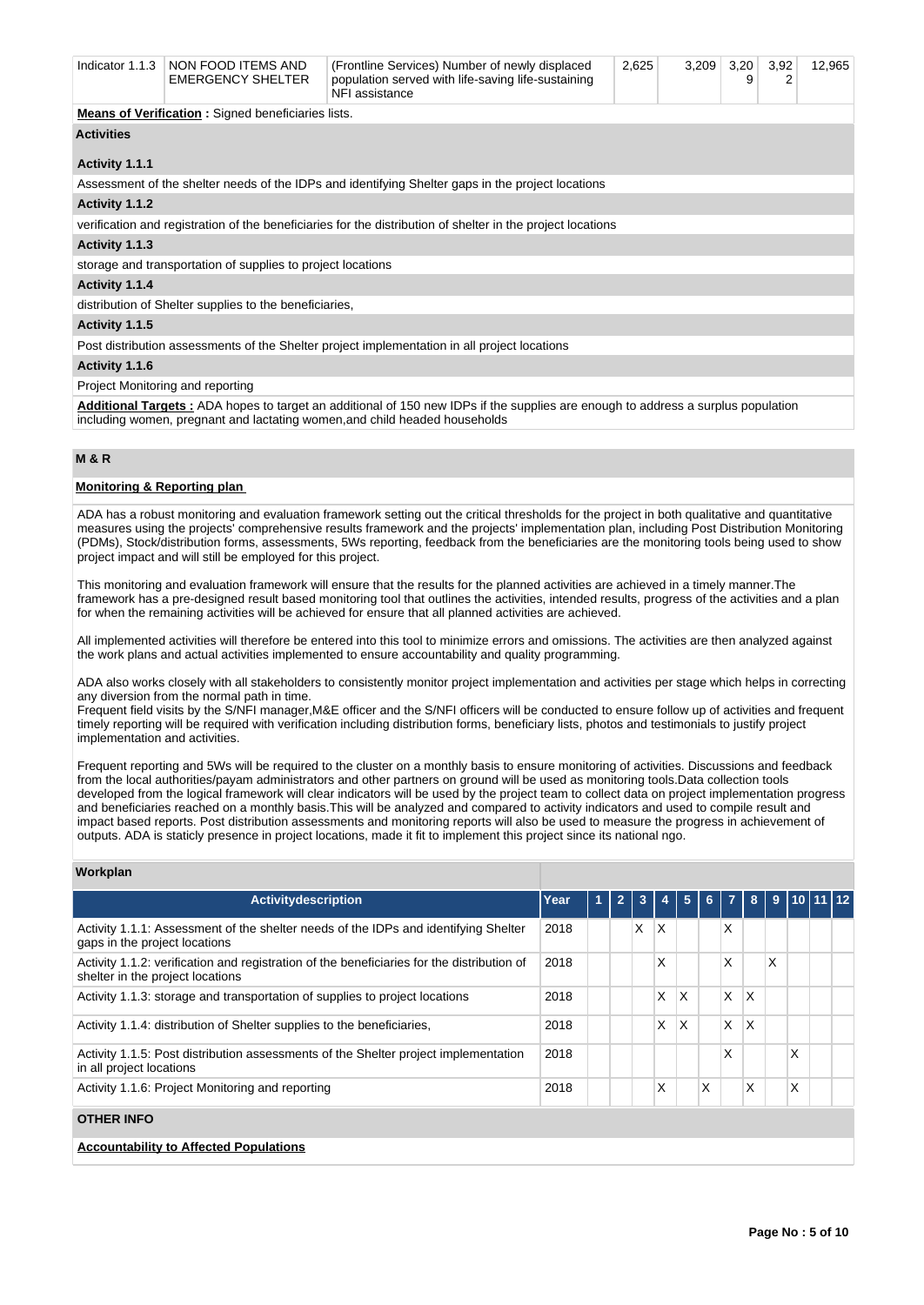Selection of beneficiaries will be done through an objective in-depth assessment and some beneficiaries will participate in the project through construction of their own emergency shelter. This will enhance community ownership of the project.Project beneficiaries will also have also have opportunities to provide feedback on project execution process through planned feedback and response meetings.All feedback from beneficiaries will be taken seriously and used to review project design and implementation. ADA will ensure that all distributions of at least 70% of the pipeline supplies are followed up with a Post Distribution Monitoring (PDM) report as a requirement of the cluster. The results of the PDMs will feed new interventions and also the regular cluster Technical Working Groups and Strategy Advisory Groups, where the strategy and the technical discussions shaping shelter and NFI programming will take place. ADA will also employ the Accountability to Affected populations(AAP) Self Assessment tool which will break down each of the indicators within the analysis and will help in planning to provide practical assistance for any group user to understand and measure them.

ADA will therefore ensure that continued feedback and accountability mechanisms are integrated into the project implementation, and for every activity conducted, reporting to the cluster will be done on a timely basis.To ensure transparency, ADA will provide accessible and timely information to the affected population on organizational procedures and structures that affect them to ensure that they can make informed decisions and choices and facilitate a dialogue between ADA and the affected population over information provision.To obtain the feedback and complaints of the affected population, ADA will actively seek the views of the affected populations through Focus Group Discussions to improve policy and practice in programming , ensuring that feedback and complaints mechanisms are streamlined, appropriate and robust enough to deal with.With the continued monitoring and evaluation of the project, ADA with then compile this information to monitor and evaluate the goals and objectives of the project with the involvement of the affected populations.

#### **Implementation Plan**

ADA will discuss the project objective and intention with the authorities of New Fangak, Duk and Uror county including the Payam authorities.Community mobilizers will then mobilize the communities and also inform them about the project objectives and intentions. Beneficiaries will then be assessed and verified and then registered while issue them tokens in preparation for distribution exercise. The beneficiary lists will then be compiled.The project staff will then be trained and given a capacity building on project implementation.With the project work plan that has been drafted, ADA will ensure that the work plan is followed and activities implemented timely.ADA will then conduct continued participatory monitoring and evaluation framework on a frequent basis to evaluate the project performance.This will be done by identifying clear and measurable outputs

#### **Coordination with other Organizations in project area**

| Name of the organization   | Areas/activities of collaboration and rationale                                                                                                                                                                    |
|----------------------------|--------------------------------------------------------------------------------------------------------------------------------------------------------------------------------------------------------------------|
| World Relief and Nile Hope | World Relief and Nile Hope has been the only organisation<br>implementing protection and Nutrition in New Fangak. ADA will<br>proactively engage with them to coordite mobil interventions in the<br>same location |
| .                          |                                                                                                                                                                                                                    |

## **Environment Marker Of The Project**

B+: Medium environmental impact with mitigation(sector guidance)

## **Gender Marker Of The Project**

2a-The project is designed to contribute significantly to gender equality

## **Justify Chosen Gender Marker Code**

The project will target 12,965 beneficiaries(7131 female and 5834 male) with emergency shelter and NFIs. This represents 70% female and 30% male . The majority of this population will be IDPs followed by host communities and returnees. Given their role in the household and the gendered protection risks associated with not having an enclosed and private space, women and girls will continue to be disproportionately affected by any lack of S/NFIs and will therefore, be majority in the targeted response at 70% compared to men and boys who will be 30% of the total beneficiaries.

The largest population of IDPs in new Fangak, Duk and Uror Counties also consists mainly women and children, since most of the men were killed, other were engaging in IG and IO Military training camps, few stack at PoCs while seeking for protection during the armed conflict in 2013 and 2017. Many households are perhaps, females headed. The women are also the mostly in charges of the use of NFIs such as kitchen sets, mosquito nets and sleeping mats. This shows their significance to the livelihood of the households. The project will therefore pay a lot more focus to the women and children than the men, who are most likely to utilize the NFI distributed to the designated use.

#### **Protection Mainstreaming**

In line with the cluster beneficiary target strategy, ADA will identify more beneficiaries based on the comprehensive needs assessments, including the newly displaced populations, those that have suffered multiple displacements and in need of emergency shelter and NFI kits. ADA will also identify protracted IDPs in other collective centers rural areas and those integrated into the host communities.Priority will be given to female headed households, people with disabilities, households with children under 5, pregnant and lactating women, elderly people and children with protection concerns including child headed households, disarmed children. With the provision of lifesaving emergency shelter and NFIs in both stable and hard to reach locations, ADA will also use survival kits especially in areas where population is on the move and have access constraints.

#### **Country Specific Information**

## **Safety and Security**

There is no current security threat in New Fangak, Duk and Uror county which will affect implementation of the project, the security situation is calm and their are no restriction in humanitarian access.The area affected by violence is the neighboring Leer, Mayiandit and Guit county of Unity state, and it never hasn't spread to these areas . New Fangak, and Uror is inhabited by the same community and they don't fight each other but Duk is inhabited by both Nuer and Dinka but they do speak same languages community . This area remains a safe haven for IDPs who come from different parts of Upper Nile, Unity and Jonglei states who are mainly of Nuer ethnic group same as the hosts and are welcome within the community.

#### **Access**

New Fangak, Duk and Uror County is accessed by air from Juba to New Fangak, Duk and Yuai respectively, where the airstrip is. Other locations like can also be accessed by UNHAS helicopter. However most locations which do not have airstrips are accessed on foot.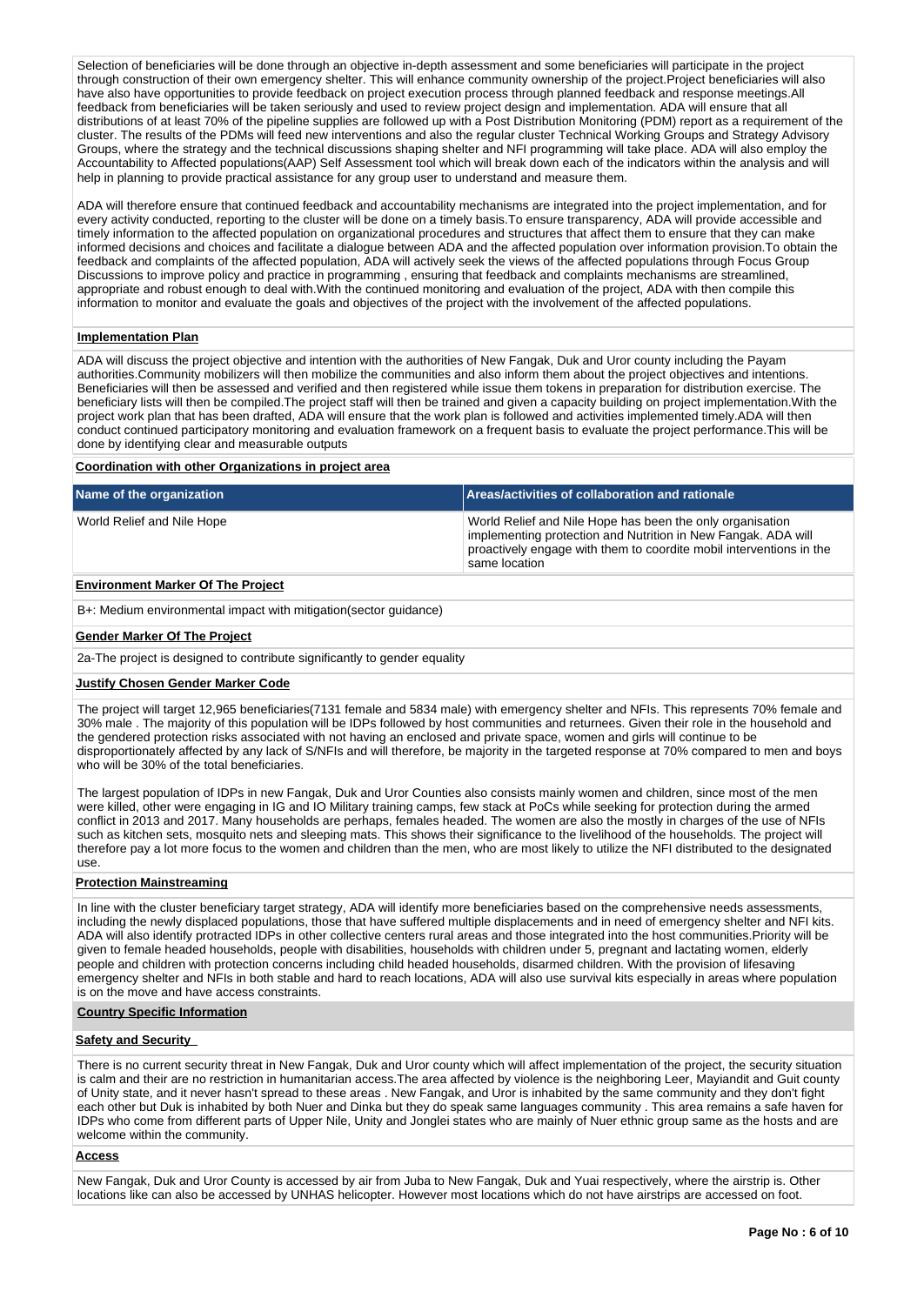# **BUDGET**

| Code | <b>Budget Line Description</b>                                                                                                                                                                                                                                  |   | D / S Quantity | Unit                  | <b>Duration</b>       | $\%$              | <b>Total Cost</b> |
|------|-----------------------------------------------------------------------------------------------------------------------------------------------------------------------------------------------------------------------------------------------------------------|---|----------------|-----------------------|-----------------------|-------------------|-------------------|
|      |                                                                                                                                                                                                                                                                 |   |                | cost                  | <b>Recurran</b><br>ce | charged<br>to CHF |                   |
|      | 1. Staff and Other Personnel Costs                                                                                                                                                                                                                              |   |                |                       |                       |                   |                   |
| 1.1  | S/NFI manager-Roving                                                                                                                                                                                                                                            | D |                | $1 \mid 1,650$<br>.00 | 7                     | 100.00            | 11,550.00         |
|      | Responsible for overseeing program implementation and monitoring                                                                                                                                                                                                |   |                |                       |                       |                   |                   |
| 1.2  | S/NFI Officer-Fangak, Duk and Uror                                                                                                                                                                                                                              | D |                | 3 700.0<br>0          | $\overline{7}$        | 100.00            | 14,700.00         |
|      | Responsible for implementation of the S/NFI activities in all locations                                                                                                                                                                                         |   |                |                       |                       |                   |                   |
| 1.3  | M&E officer-Fangak, Duk and Uror                                                                                                                                                                                                                                | D |                | 1 700.0<br>0          | $\overline{7}$        | 75.00             | 3,675.00          |
|      | Responsible for monitoring, evaluation and reporting of project progress will be based 75% in Juba.                                                                                                                                                             |   |                |                       |                       |                   |                   |
| 1.4  | Finance Assistant - Juba                                                                                                                                                                                                                                        | S |                | 1   800.0<br>0        | $\overline{7}$        | 10.00             | 560.00            |
|      | Responsible for Financial Accountability of the Project                                                                                                                                                                                                         |   |                |                       |                       |                   |                   |
| 1.5  | Human Resource - Juba                                                                                                                                                                                                                                           | S | 1 <sup>1</sup> | 800.0<br>0            | $\overline{7}$        | 10.00             | 560.00            |
|      | Supports Staffing and Discipline of staff                                                                                                                                                                                                                       |   |                |                       |                       |                   |                   |
| 1.6  | Procurement & Logistics officer- Juba                                                                                                                                                                                                                           | S | 1 <sup>1</sup> | 500.0<br>0            | $\overline{7}$        | 10.00             | 350.00            |
|      | Responsible in supporting the procurement, storage and Transportation of S/NFI items                                                                                                                                                                            |   |                |                       |                       |                   |                   |
| 1.7  | <b>Executive Director</b>                                                                                                                                                                                                                                       | S |                | $1 \mid 3,000$<br>.00 | $\overline{7}$        | 5.00              | 1,050.00          |
|      | Oversees the implementation of the project                                                                                                                                                                                                                      |   |                |                       |                       |                   |                   |
| 1.8  | Community mobilizers- Duk and Uror                                                                                                                                                                                                                              | D |                | $2 \mid 300.0$<br>0   | $\overline{7}$        | 100.00            | 4,200.00          |
|      | 2 Community mobilizers will be recruited in Duk and Uror, there will be no recruitment of community mobilizer in fangak, since<br>already ADA two community mobilizer there. All the community mobilizers will be responsible for mobilization of beneficiaries |   |                |                       |                       |                   |                   |
| 1.9  | Security guard-Fangak, Duk and Uror                                                                                                                                                                                                                             | S |                | 2 100.0<br>0          | $\overline{7}$        | 100.00            | 1,400.00          |
|      | Responsible for security of the office and items                                                                                                                                                                                                                |   |                |                       |                       |                   |                   |
| 1.10 | Cleaner - Fangak, Duk and Uror                                                                                                                                                                                                                                  | S | 2 <sup>1</sup> | 100.0<br>0            | 7                     | 100.00            | 1.400.00          |
|      | Responsible for cleaning of the office                                                                                                                                                                                                                          |   |                |                       |                       |                   |                   |
|      | <b>Section Total</b>                                                                                                                                                                                                                                            |   |                |                       |                       |                   | 39,445.00         |
|      | 2. Supplies, Commodities, Materials                                                                                                                                                                                                                             |   |                |                       |                       |                   |                   |
| 2.1  | Off-loading and distribution costs                                                                                                                                                                                                                              | D |                | 15 10.00              | 2                     | 100.00            | 300.00            |
|      | Include costs of casual labor hired to load, off-load and distribute                                                                                                                                                                                            |   |                |                       |                       |                   |                   |
| 2.2  | Stationery                                                                                                                                                                                                                                                      | D |                | 5 24.00               | $\mathbf{1}$          | 100.00            | 120.00            |
|      | Includes costs for ream of papers, cartridges, stapling, pens and pencils to be used for assessment, registration, distribution and<br>monitoring activities                                                                                                    |   |                |                       |                       |                   |                   |
| 2.3  | Assessment of the shelter/NFIs need of the IDPs                                                                                                                                                                                                                 | D | 1 <sup>1</sup> | 400.0<br>0            | 3                     | 100.00            | 1,200.00          |
|      | Assessment of the shelter needs of the IDPs and identifying Shelter gaps in the project locations                                                                                                                                                               |   |                |                       |                       |                   |                   |
| 2.4  | Verification and Registration of the beneficiaries                                                                                                                                                                                                              | D |                | 1 350.0<br>$\Omega$   | $\mathbf{3}$          | 100.00            | 1,050.00          |
|      | Verification and registration of the beneficiaries for the distribution of shelter in the project locations                                                                                                                                                     |   |                |                       |                       |                   |                   |
| 2.5  | Transportation of Supplies to project locations/storages                                                                                                                                                                                                        | D |                | 1 10.00               | 1                     | 100.00            | 10.00             |
|      | Storage and transportation of supplies to project locations                                                                                                                                                                                                     |   |                |                       |                       |                   |                   |
| 2.6  | Distribution of S/NFIs supplies to the beneficiaries                                                                                                                                                                                                            | D |                | 2 350.0<br>0          | 2                     | 100.00            | 1,400.00          |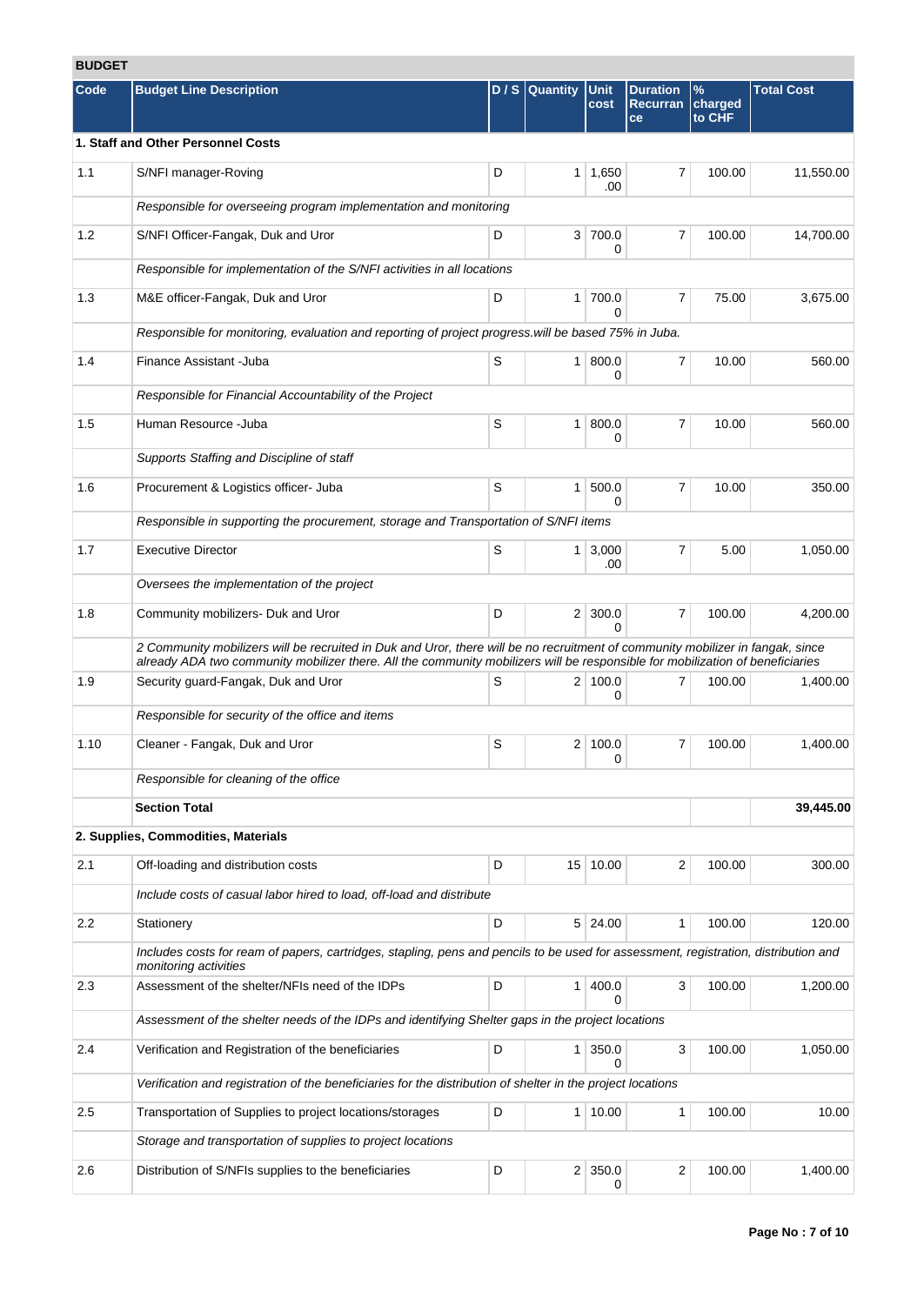|              | Distribution of Shelter supplies to the beneficiaries,                                                                                                                                                                  |   |             |                            |                |        |          |  |  |
|--------------|-------------------------------------------------------------------------------------------------------------------------------------------------------------------------------------------------------------------------|---|-------------|----------------------------|----------------|--------|----------|--|--|
| 2.7          | PDM assessment                                                                                                                                                                                                          | D |             | $2 \mid 350.0$<br>$\Omega$ | $\mathbf{1}$   | 100.00 | 700.00   |  |  |
|              | Post distribution assessments of the Shelter project implementation in all project locations                                                                                                                            |   |             |                            |                |        |          |  |  |
| 2.8          | Project monitoring and reporting                                                                                                                                                                                        | D |             | 3   340.0<br>0             | $\overline{2}$ | 100.00 | 2,040.00 |  |  |
|              | Project Monitoring and reporting                                                                                                                                                                                        |   |             |                            |                |        |          |  |  |
|              | <b>Section Total</b>                                                                                                                                                                                                    |   |             |                            |                |        | 6,820.00 |  |  |
| 3. Equipment |                                                                                                                                                                                                                         |   |             |                            |                |        |          |  |  |
| 3.1          | Purchase of Smartphone - Mobile data collection                                                                                                                                                                         | D | $\vert$     | 150.0<br>0                 | $\mathbf{1}$   | 100.00 | 600.00   |  |  |
|              | To be use for Mobile Data Collection, in carrying out Digital assessment, PDMs and use during verification as well. This shall<br>serve as to minimize the error on data collection using manual system of handwriting. |   |             |                            |                |        |          |  |  |
| 3.2          | N/A                                                                                                                                                                                                                     |   | 0           | 0.00                       | $\pmb{0}$      | 0.00   | 0.00     |  |  |
|              | N/A                                                                                                                                                                                                                     |   |             |                            |                |        |          |  |  |
| 3.3          | N/A                                                                                                                                                                                                                     |   | 0           | 0.00                       | $\mathbf 0$    | 0.00   | 0.00     |  |  |
|              | N/A                                                                                                                                                                                                                     |   |             |                            |                |        |          |  |  |
| 3.4          | N/A                                                                                                                                                                                                                     |   | $\mathbf 0$ | 0.00                       | $\mathbf 0$    | 0.00   | 0.00     |  |  |
|              | N/A                                                                                                                                                                                                                     |   |             |                            |                |        |          |  |  |
| 3.5          | N/A                                                                                                                                                                                                                     |   | $\mathbf 0$ | 0.00                       | $\mathbf 0$    | 0.00   | 0.00     |  |  |
|              | N/A                                                                                                                                                                                                                     |   |             |                            |                |        |          |  |  |
|              | <b>Section Total</b>                                                                                                                                                                                                    |   |             |                            |                |        | 600.00   |  |  |
|              | 4. Contractual Services                                                                                                                                                                                                 |   |             |                            |                |        |          |  |  |
| 4.1          | <b>Warehouse Contruction</b>                                                                                                                                                                                            | D |             | 2 700.0<br>0               | $\mathbf{1}$   | 80.00  | 1,120.00 |  |  |
|              | 2 Warehouse wil constructed in Uror and Duk, ADA already warehouse in New Fangak                                                                                                                                        |   |             |                            |                |        |          |  |  |
| 4.2          | N/A                                                                                                                                                                                                                     |   | 0           | 0.00                       | $\mathbf 0$    | 100.00 | 0.00     |  |  |
|              | N/A                                                                                                                                                                                                                     |   |             |                            |                |        |          |  |  |
| 4.3          | N/A                                                                                                                                                                                                                     |   | 0           | 0.00                       | $\pmb{0}$      | 100.00 | 0.00     |  |  |
|              | N/A                                                                                                                                                                                                                     |   |             |                            |                |        |          |  |  |
| 4.4          | N/A                                                                                                                                                                                                                     |   | $\pmb{0}$   | 0.00                       | $\pmb{0}$      | 0.00   | 0.00     |  |  |
|              | N/A                                                                                                                                                                                                                     |   |             |                            |                |        |          |  |  |
| 4.5          | N/A                                                                                                                                                                                                                     |   | $\mathbf 0$ | 0.00                       | $\pmb{0}$      | 0.00   | 0.00     |  |  |
|              | N/A                                                                                                                                                                                                                     |   |             |                            |                |        |          |  |  |
|              | <b>Section Total</b>                                                                                                                                                                                                    |   | 1,120.00    |                            |                |        |          |  |  |
| 5. Travel    |                                                                                                                                                                                                                         |   |             |                            |                |        |          |  |  |
| 5.1          | Flights with in Country of Operation                                                                                                                                                                                    | D |             | 3 550.0<br>0               | $\mathbf 2$    | 70.00  | 2,310.00 |  |  |
|              | 3 round trips from Juba to field locations for project monitoring                                                                                                                                                       |   |             |                            |                |        |          |  |  |
|              | <b>Section Total</b>                                                                                                                                                                                                    |   |             |                            |                |        | 2,310.00 |  |  |
|              | 6. Transfers and Grants to Counterparts                                                                                                                                                                                 |   |             |                            |                |        |          |  |  |
| 6.1          | N/A                                                                                                                                                                                                                     |   | $\mathsf 0$ | 0.00                       | $\mathsf 0$    | 0.00   | 0.00     |  |  |
|              | N/A                                                                                                                                                                                                                     |   |             |                            |                |        |          |  |  |
| 6.2          | N/A                                                                                                                                                                                                                     |   | $\mathsf 0$ | 0.00                       | $\mathsf 0$    | 0.00   | 0.00     |  |  |
|              | N/A                                                                                                                                                                                                                     |   |             |                            |                |        |          |  |  |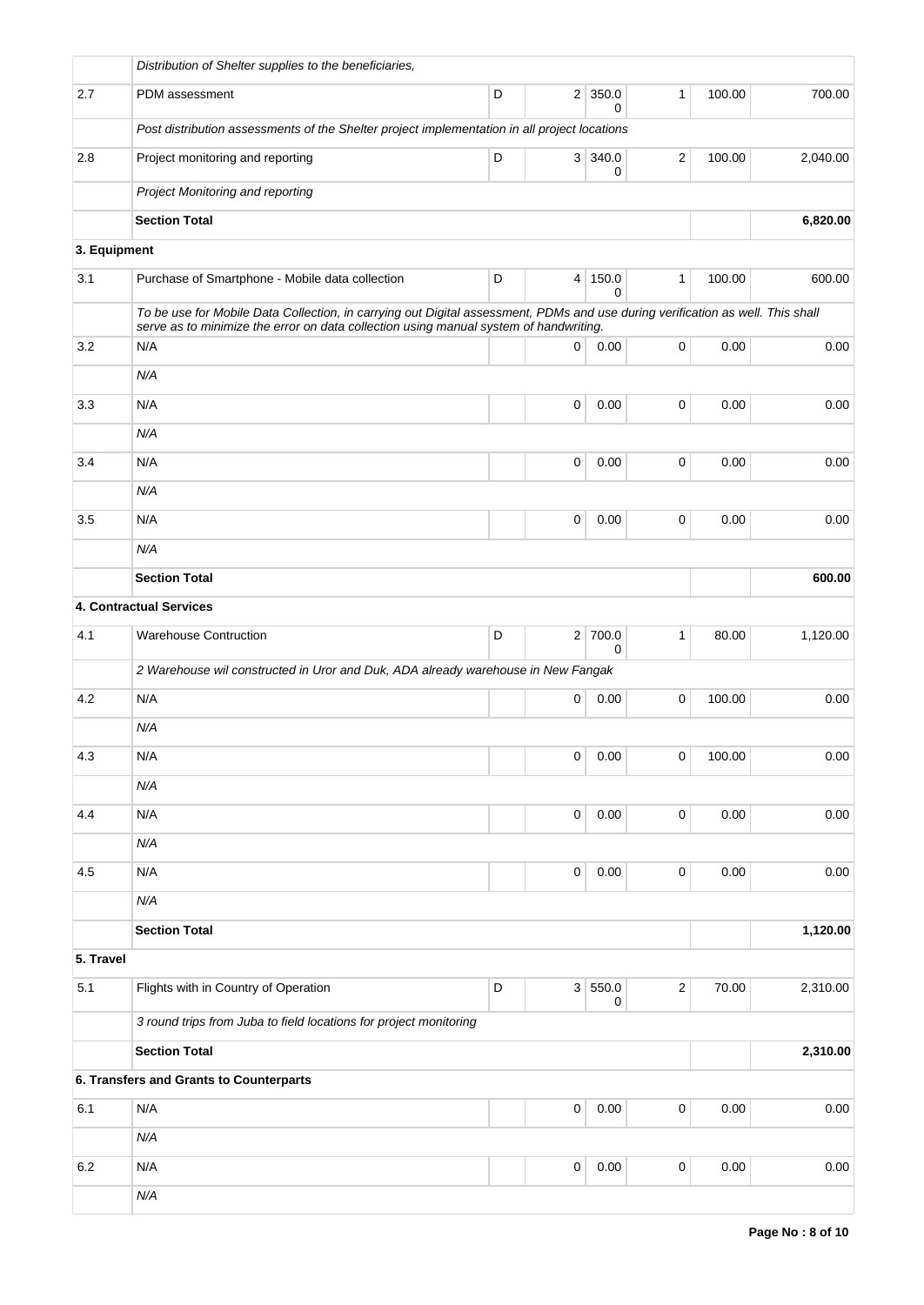| 6.3               | N/A                                                                                                                                                                                                                                                                                               |   | 0              | 0.00                  | 0            | 0.00   | 0.00       |  |  |  |
|-------------------|---------------------------------------------------------------------------------------------------------------------------------------------------------------------------------------------------------------------------------------------------------------------------------------------------|---|----------------|-----------------------|--------------|--------|------------|--|--|--|
|                   | N/A                                                                                                                                                                                                                                                                                               |   |                |                       |              |        |            |  |  |  |
| 6.4               | N/A                                                                                                                                                                                                                                                                                               |   | 0              | 0.00                  | 0            | 0.00   | 0.00       |  |  |  |
|                   | N/A                                                                                                                                                                                                                                                                                               |   |                |                       |              |        |            |  |  |  |
| 6.5               | N/A                                                                                                                                                                                                                                                                                               |   | 0              | 0.00                  | 0            | 0.00   | 0.00       |  |  |  |
|                   | N/A                                                                                                                                                                                                                                                                                               |   |                |                       |              |        |            |  |  |  |
|                   | <b>Section Total</b>                                                                                                                                                                                                                                                                              |   |                |                       |              |        | 0.00       |  |  |  |
|                   | 7. General Operating and Other Direct Costs                                                                                                                                                                                                                                                       |   |                |                       |              |        |            |  |  |  |
| 7.1               | Thuraya airtime                                                                                                                                                                                                                                                                                   | D | 1 <sup>1</sup> | 100.0<br>0            | 3            | 100.00 | 300.00     |  |  |  |
|                   | Airtime for communication and coordination of field activities                                                                                                                                                                                                                                    |   |                |                       |              |        |            |  |  |  |
| 7.2               | Mobile phone airtime                                                                                                                                                                                                                                                                              | D |                | 1 50.00               | 7            | 100.00 | 350.00     |  |  |  |
|                   | Airtime for communication and coordination of field activities                                                                                                                                                                                                                                    |   |                |                       |              |        |            |  |  |  |
| 7.3               | Office rent                                                                                                                                                                                                                                                                                       | S |                | $1 \mid 1,800$<br>.00 | 7            | 10.00  | 1,260.00   |  |  |  |
|                   | Rent for Juba Head office                                                                                                                                                                                                                                                                         |   |                |                       |              |        |            |  |  |  |
| 7.4               | Staff laptops for project                                                                                                                                                                                                                                                                         | D |                | 2   820.0<br>$\Omega$ | $\mathbf{1}$ | 70.00  | 1,148.00   |  |  |  |
|                   | These includes costs for procuring laptops for the manager and officer for timely reporting                                                                                                                                                                                                       |   |                |                       |              |        |            |  |  |  |
| 7.5               | Staff training                                                                                                                                                                                                                                                                                    | D |                | $9 \mid 31.00$        | 3            | 100.00 | 837.00     |  |  |  |
|                   | Two 3 day training on project delivery, monitoring and reporting tools will be conducted for S/NFI staff. Cost of meals,<br>refreshments and training materials are included. The first training will be conducted at the beginning of the project and the other<br>at phasing out of the project |   |                |                       |              |        |            |  |  |  |
| 7.6               | Thuraya                                                                                                                                                                                                                                                                                           | D |                | $1 \mid 1,000$<br>.00 | 1            | 100.00 | 1,000.00   |  |  |  |
|                   | This can be used for communication in remote project location where is no access to general network                                                                                                                                                                                               |   |                |                       |              |        |            |  |  |  |
| 7.7               | <b>CASH Transfer</b>                                                                                                                                                                                                                                                                              | D |                | 910 50.00             | 1            | 100.00 | 45,500.00  |  |  |  |
|                   | Facilitation of unconditional cash transfer/assistance to vulnerable Households.                                                                                                                                                                                                                  |   |                |                       |              |        |            |  |  |  |
|                   | <b>Section Total</b>                                                                                                                                                                                                                                                                              |   |                |                       |              |        | 50.395.00  |  |  |  |
| <b>SubTotal</b>   |                                                                                                                                                                                                                                                                                                   |   | 979.00         |                       |              |        | 100,690.00 |  |  |  |
| Direct            |                                                                                                                                                                                                                                                                                                   |   |                |                       |              |        | 94,110.00  |  |  |  |
| Support           |                                                                                                                                                                                                                                                                                                   |   |                |                       |              |        | 6,580.00   |  |  |  |
| <b>PSC Cost</b>   |                                                                                                                                                                                                                                                                                                   |   |                |                       |              |        |            |  |  |  |
|                   | PSC Cost Percent                                                                                                                                                                                                                                                                                  |   |                |                       |              |        | 3.00       |  |  |  |
| PSC Amount        |                                                                                                                                                                                                                                                                                                   |   |                |                       |              |        | 3,020.70   |  |  |  |
| <b>Total Cost</b> |                                                                                                                                                                                                                                                                                                   |   |                |                       |              |        | 103,710.70 |  |  |  |